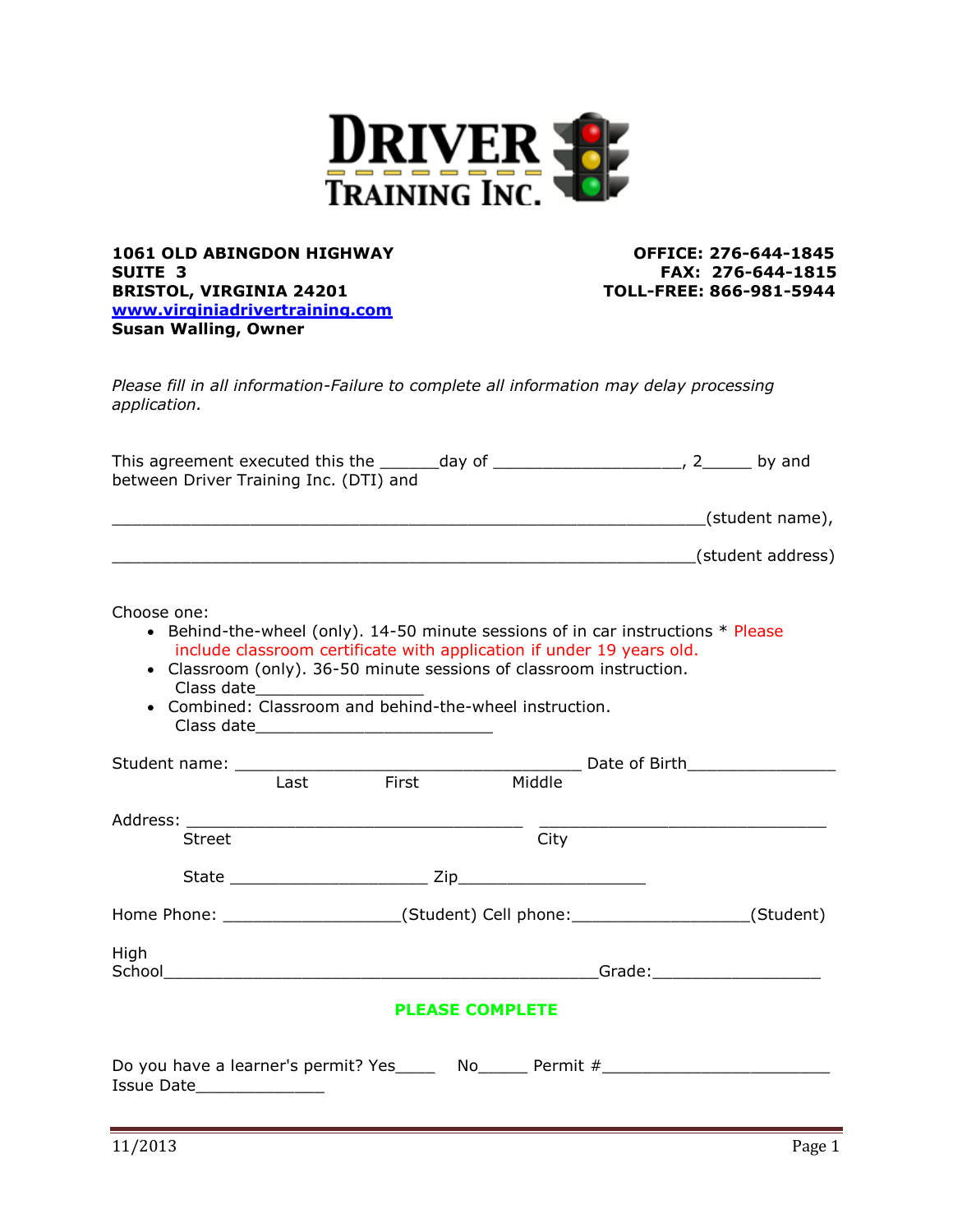| Parent/ Guardian<br>Name: when the contract of the contract of the contract of the contract of the contract of the contract of the                                                                      | Phone: the contract of the contract of the contract of the contract of the contract of the contract of the contract of the contract of the contract of the contract of the contract of the contract of the contract of the con |                               |                   |
|---------------------------------------------------------------------------------------------------------------------------------------------------------------------------------------------------------|--------------------------------------------------------------------------------------------------------------------------------------------------------------------------------------------------------------------------------|-------------------------------|-------------------|
| Have you experienced a physical, mental, or visual illness, injury, or condition that may<br>affect your ability to operate a motor vehicle?                                                            |                                                                                                                                                                                                                                |                               |                   |
|                                                                                                                                                                                                         |                                                                                                                                                                                                                                | $Yes$ No $\qquad$             |                   |
| Have you experienced a blackout, seizure, loss of consciousness, or<br>fainting?                                                                                                                        |                                                                                                                                                                                                                                | $Yes$ No                      |                   |
| Do you take any medication or drug that would impair your ability to<br>drive?                                                                                                                          |                                                                                                                                                                                                                                | $Yes$ No $\qquad$             |                   |
| Has your privilege to drive or eligibility to obtain a Virginia Instructional Permit or Driver's<br>license been prohibited, suspended, or revoked by any court or the Department of Motor<br>Vehicles? |                                                                                                                                                                                                                                | $Yes$ No $\rule{1em}{0.15mm}$ |                   |
| Have you experienced any reading or learning<br>disabilities?                                                                                                                                           |                                                                                                                                                                                                                                | $Yes$ No $N$                  |                   |
| Are you working on the 45 hours of practice driving with 15 hours being after<br>sunset?                                                                                                                |                                                                                                                                                                                                                                |                               | $Yes$ No $\Box$   |
| Are you color blind?                                                                                                                                                                                    |                                                                                                                                                                                                                                |                               | $Yes$ No          |
| Have you experienced any signs of anxiety or are you overly fearful of driving or taking<br>this course?                                                                                                |                                                                                                                                                                                                                                |                               | $Yes$ No_______   |
| Do you have any other social needs? If so, please<br>explain.                                                                                                                                           |                                                                                                                                                                                                                                |                               | $Yes$ No $\qquad$ |
|                                                                                                                                                                                                         |                                                                                                                                                                                                                                |                               |                   |
|                                                                                                                                                                                                         |                                                                                                                                                                                                                                |                               |                   |

*\* Making the instructor aware of anxiety, fear, or special needs, will enable the instructor the ability to work more effectively with you.*

# **INSTRUCTIONAL AGREEMENT**

DTI was founded to teach the latest defensive driving techniques and to enhance driver awareness of risks faced while driving. DTI is dedicated to a quality educational program and to making Virginia a safer place to live. In keeping with DTI's educational principles, DTI assures the following:

- The course curriculum will be presented by instructors licensed by the Virginia DMV.
- The Driver Education Program is state approved and meets or exceeds standards set by the Virginia Department of Education and the Virginia DMV.
- Textbooks and course materials are provided. The vehicle is equipped with seat belts, rear view mirrors, roof top and rear display signs.

Parent/ Guardian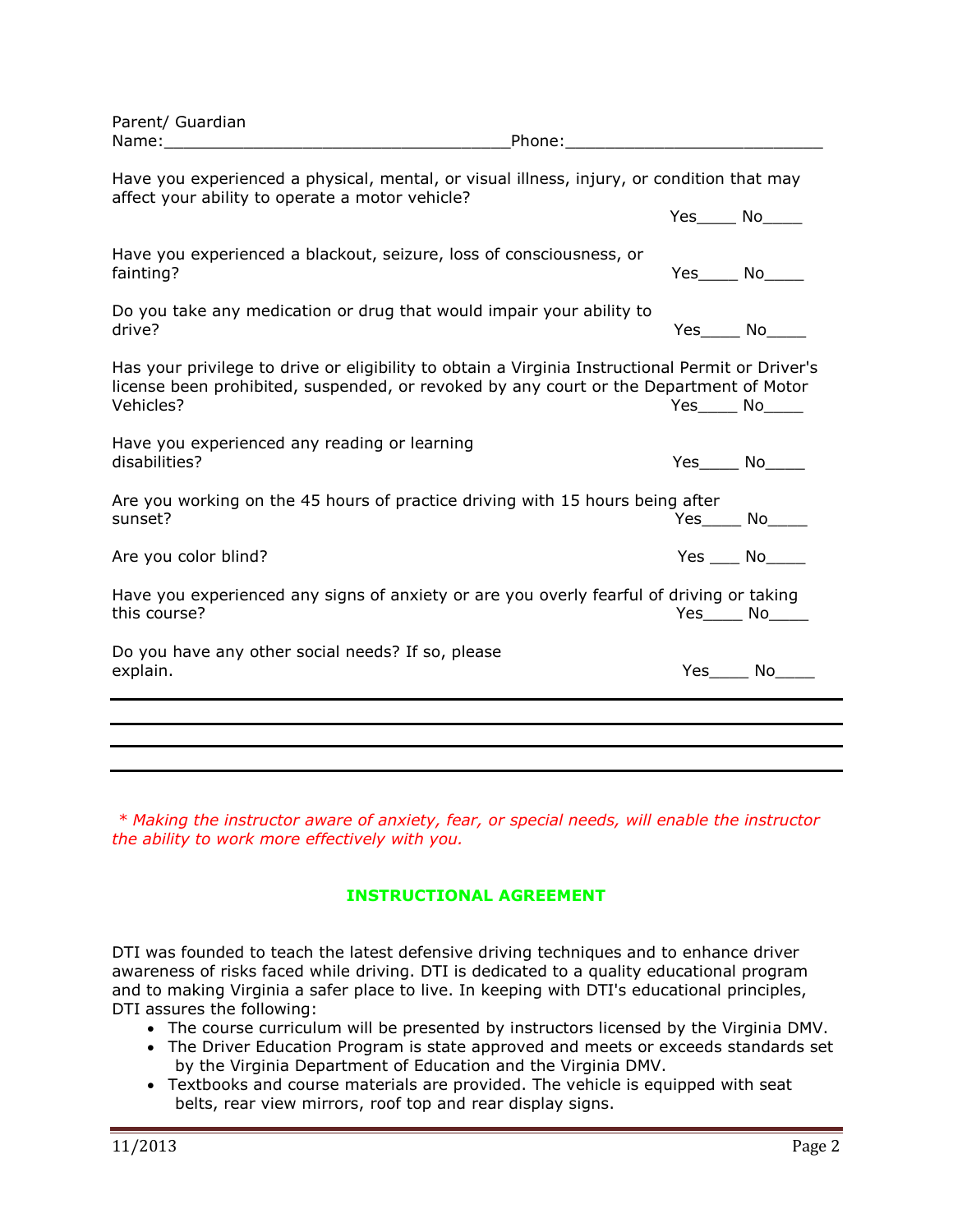The classroom and in-car instruction does not guarantee that any student will pass the state license examination or be guaranteed employment.

# **STUDENT AGREEMENT**

The student certifies that all information contained in this application for instruction is true and accurate to the best of his/her knowledge, and that this agreement is a request for the student's enrollment in the course selected.

The student fully understands and agrees that attending this course of instruction does not constitute successful completion, nor does it guarantee that any student will gain a Virginia State Driver's license.

The student agrees that in the event of a medical emergency, any instructor or agents of DTI may authorize medical treatment by a proper medical facility, hospital, physician, if the student is physically unable to authorize medical treatment for him/herself if over eighteen (18) years of age.

The student fully understands and agrees that no student is to be in a DTI car with the motor running or with the keys in the ignition switch unless accompanied by a certified DTI instructor.

The student fully understands and agrees that successful completion of the DTI behind-thewheel course does not imply that the student is an accomplished driver.

DTI Initials Student Initials Parent/Guardian Initials

### **DRIVING SCHOOL RULES**

DTI has certain rules of conduct that the Student hereby agrees to abide by at all times. Failure to comply with the rules may result in suspension from the program with no refund of fees paid. The following is a list of DTI rules.

- 1. Noise. An atmosphere conducive to learning must be maintained for the benefit of all students. Loud talking, noise, and other disruptions are not allowed. Distracting objects (e.g. cell phones, games, etc.) may be confiscated and held until the end of class. Cell phones and pagers must be turned off during class, or confiscated.
- 2. Damage and Trash. Students must not damage equipment, tables, chairs, desks, or other DTI property. Students must dispose of all drink cans, snack wrappers, and other trash in appropriate locations.
- 3. Personal items. Students should take care to collect all personal items before leaving class. DTI is not responsible for any personal items that are lost if left on DTI property.
- 4. Drugs/ Alcohol. For the safety of everyone concerned, any student suspected of using drugs or alcohol will not be allowed to drive. If a student under the age of 18 years old is suspected of using drugs or alcohol, his/her parents will be notified.
- 5. Smoking. Please do not smoke on DTI property. If any student under the age of 18 years old is caught smoking on school property, his/her parents will be notified.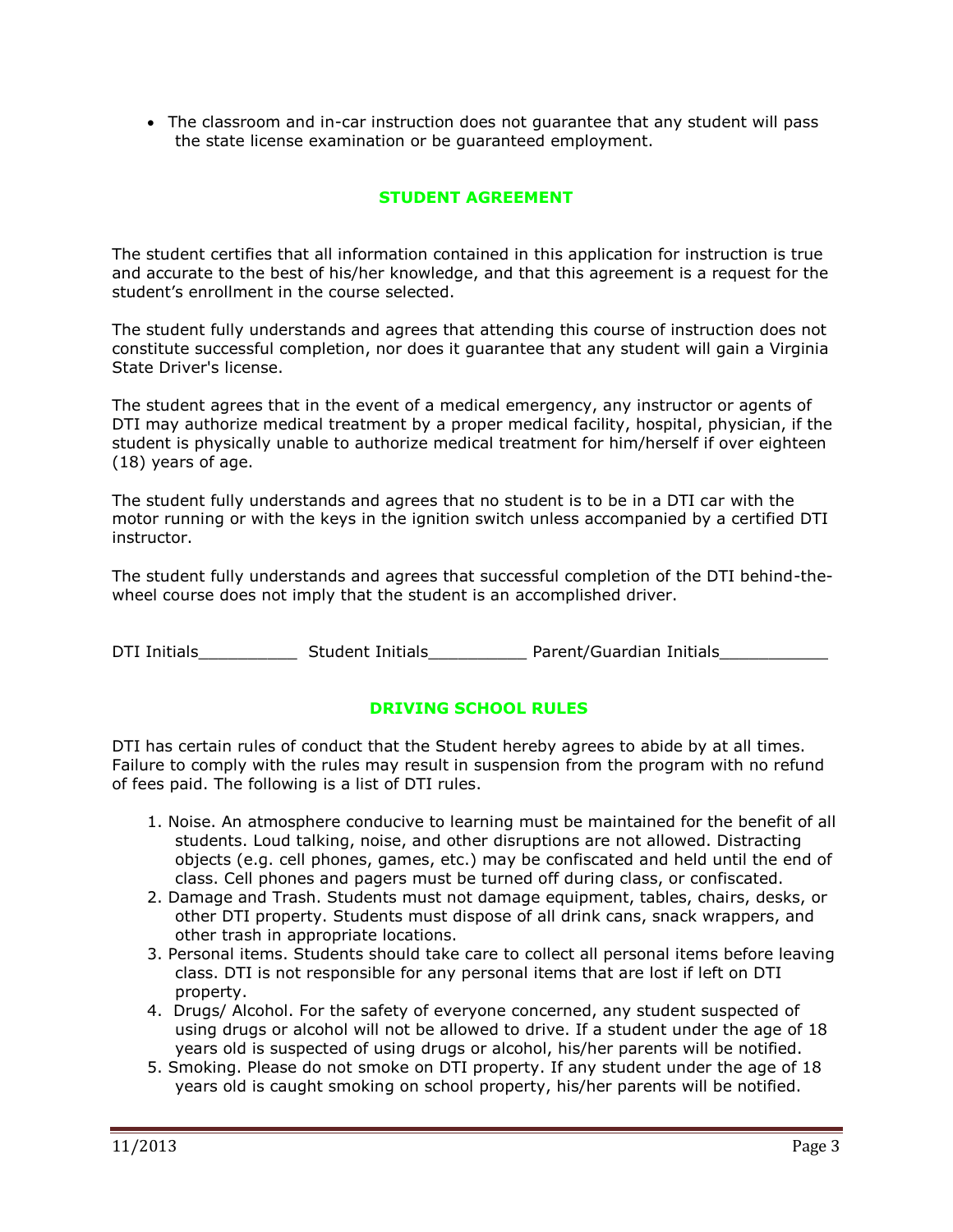- 6. The student/parent/legal guardian understands that any intentional dangerous acts in the nature of horseplay, pranks, class disruption, willful misconduct, or willful damage to school property are grounds for expulsion, without refund of fees. Student/parent/legal guardian understand that they will be held responsible for the cost of replacement should any damage arise to school property by violating any of the rules above.
- 7. We understand that sometimes absences are unavoidable. All classes missed will need to be made up. Everyone has to attend all classes.
- 8. When arriving for behind-the-wheel lessons, please do not wear the following shoes:
	- Flip Flops or
	- Heavy Work Boots.
- 9. If you are going to be late for an in-car lesson (outside of business hours), please call Linda Tomlinson at the following number: 276-644-1845. If you do not call 24 hours prior to the lesson regarding a cancellation, there will be an additional charge to make up.
- 10.All absences, whether classroom or in-car will be made up in the proper sequence of events.
- 11.If an accident were to occur while driving, the student and or parent will be responsible for the deductible of the Driver Training Inc. insurance policy. An estimate of the damage will be provided by Driver Training Inc. from a reputable car dealer or repair shop approved by the insurance company and Driver Training Inc. The student's license will be withheld until all issues are resolved.

### **FEES**

- Behind-the-Wheel (minimum of 14-50 minute sessions, 7 behind-the-wheel and 7 observation, minimum 100 miles) under 19 years old.......................\$320.00
- Behind-the-Wheel (14- 50 minute sessions), all ages one-on-one training…….\$400.00
- Package, Classroom and In-Car, under 19 years old..................................\$420.00
- Package, Classroom and In-Car, all ages one-on-one training......................\$500.00
- Classroom (minimum of 36-50 minute sessions).......................................\$300.00
- \* Additional charges apply for use of school vehicle in taking a driving test to obtain a driver's license from the DMV.
- \* Additional charges apply for door to door pick-up.
- \* A refund of any fees or tuition or any part of fees or tuition will be provided upon request if DTI is unable or unwilling to perform its part of the contract within a reasonable time period. No refunds after 30 days.
- \* Any missed Classroom or Behind-the-wheel sessions must be made up.
- \* A non-refundable application fee of \$40.00 is included in the above amounts.
- \* Additional tutoring is available if needed at \$40.00/hour.

DTI Initials\_\_\_\_\_\_\_\_\_\_\_\_\_\_ Student Initials\_\_\_\_\_\_\_\_\_\_\_\_\_ Parent/Guardian Initials\_\_\_\_\_\_\_\_\_\_\_\_\_\_\_\_\_\_

# **TERMS OF AGREEMENT**

The student/parent/legal guardian agrees to pay all the costs of instruction prior to the beginning of the course. Fees are subject to change without notice.